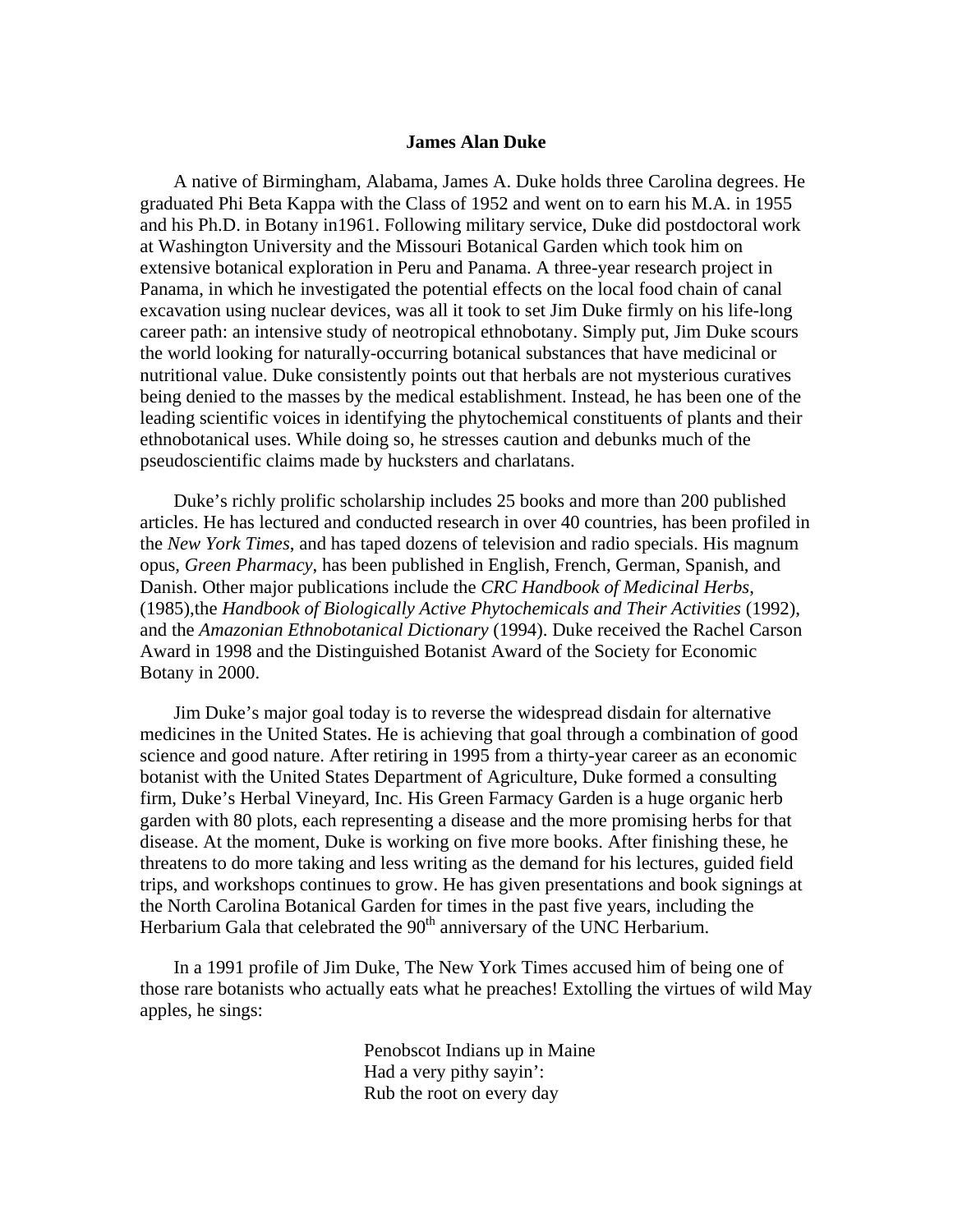And it will take your warts away! I'll venture to prognosticate Before my song is sung: This herb will help eradicate Cancer of the lung.

For outstanding scientific achievement, the University is pleased to confer on James Alan Duke this Distinguished Alumnus Award.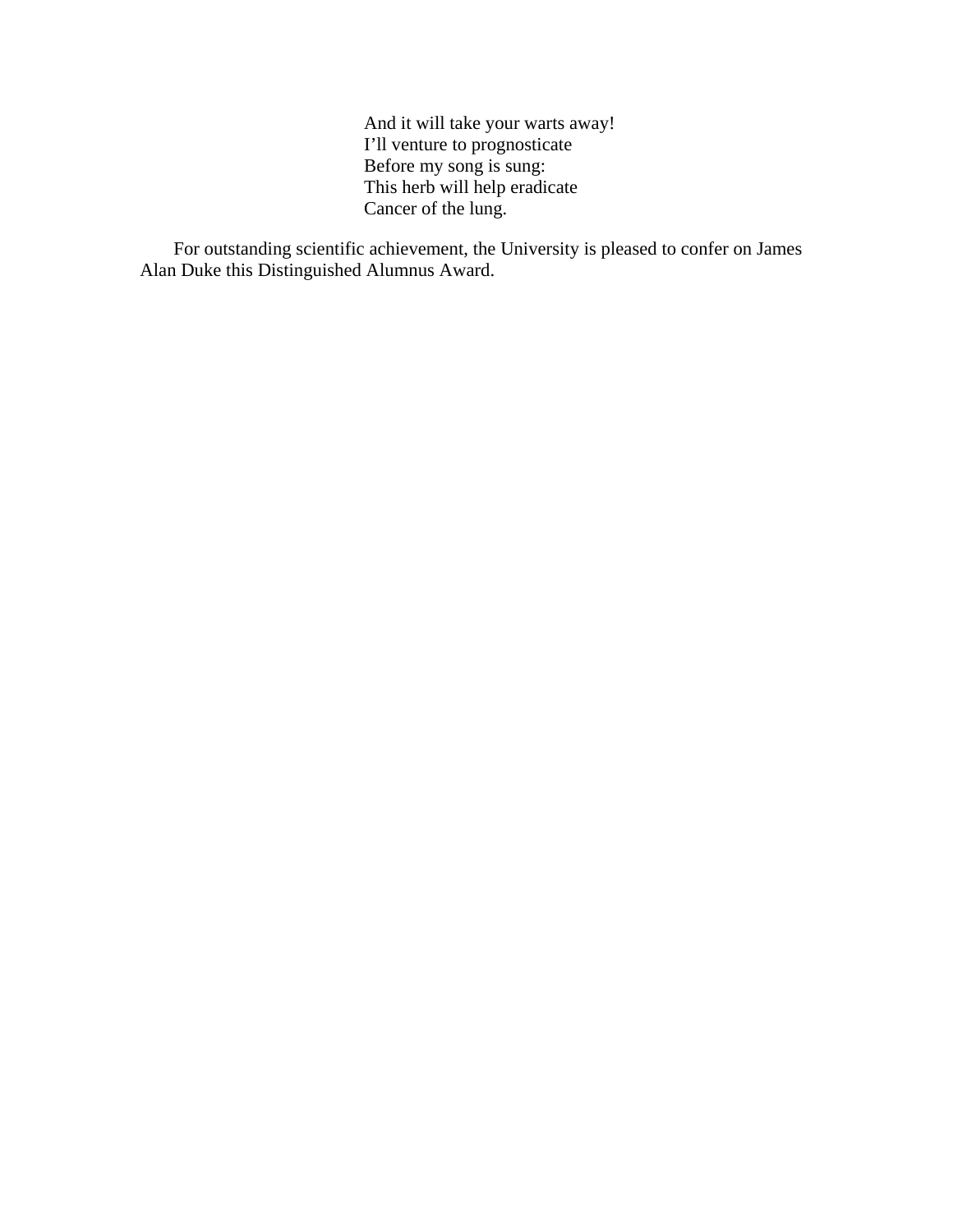## **Hugh Leon McColl, Jr.**

Hugh McColl, Class of 1957, is a giant of the banking world and a leading exemplar in his generation of a long line of Tar Heels who have profoundly influenced our nation's business environment. Unlike many captains of business and industry, McColl's career has focused on a single banking institution. In 1959, he joined American Commercial Bank in Charlotte as a trainee. By 1974 he was president of the bank, now named NCNB National Bank. McColl launched NCNB on a path of expansion that in twenty-five years brought it from a regional bank to one of the nation's three largest financial services institutions. When McColl was named Banker of the Year by *The American Banker* magazine in 1983, NCNB has \$12 billion in assets, operated in two states and employed 7,600 people. When he retired in April 2001, the bank had been renamed Bank of America. It had \$610 billion in assets, \$352 billion in deposits, \$7.9 billion in net operating income, operated in 21 states and the District of Columbia, and employed 142,000 people.

Throughout his career, Hugh McColl has been personally committed to the improvement of communities in which the bank operates, especially Charlotte where the bank has always maintained its headquarters. All of the communities served by Bank of America have benefited from the fact that Hugh McColl regards community development to be both good citizenship and good business—a commitment that extends to his personal life as well. Second only to his family, McColl's favorite use of spare time is helping build houses for Habitat for Humanity. He jokes that he is the only Habitat worker to have injured himself twice in one swing of the hammer: "I hit myself in the head with the claw drawing it back," he says, "and I hit my finger when I brought it down." His remarks on that occasion were off the record.

Hugh McColl's service to higher education has been extensive and his devotion to Carolina outstanding. He has served on the board of trustees of The University of North Carolina at Charlotte and Queens College, among others. His service to Carolina includes membership on the Board of Trustees, the Board of Visitors, and the Trustees of the Frank Hawkins Kenan Institute of Private Enterprise, and distinguished service as cochair of the Bicentennial Campaign Steering Committee. McColl's many benefactions include generous support of the Kenan-Flagler Business School, whose new building is named in his honor, establishment of the Charles Ray Coble Fund for faculty support in the Political Science Department, an endowed fellowship for study of the American South, and an endowed chair in the School of Information and Library Science. McColl delivered the Commencement Address in 1989, and is the recipient of an honorary degree from Carolina and the Board of Trustees' Davie Award.

In recognition of outstanding contributions to the world of business and in grateful appreciation for his generous contributions of time, talent, and treasure to his alma mater and his fellow man, The University of North Carolina at Chapel Hill is pleased to present to Hugh Leon McColl, Jr., this Distinguished Alumnus Award.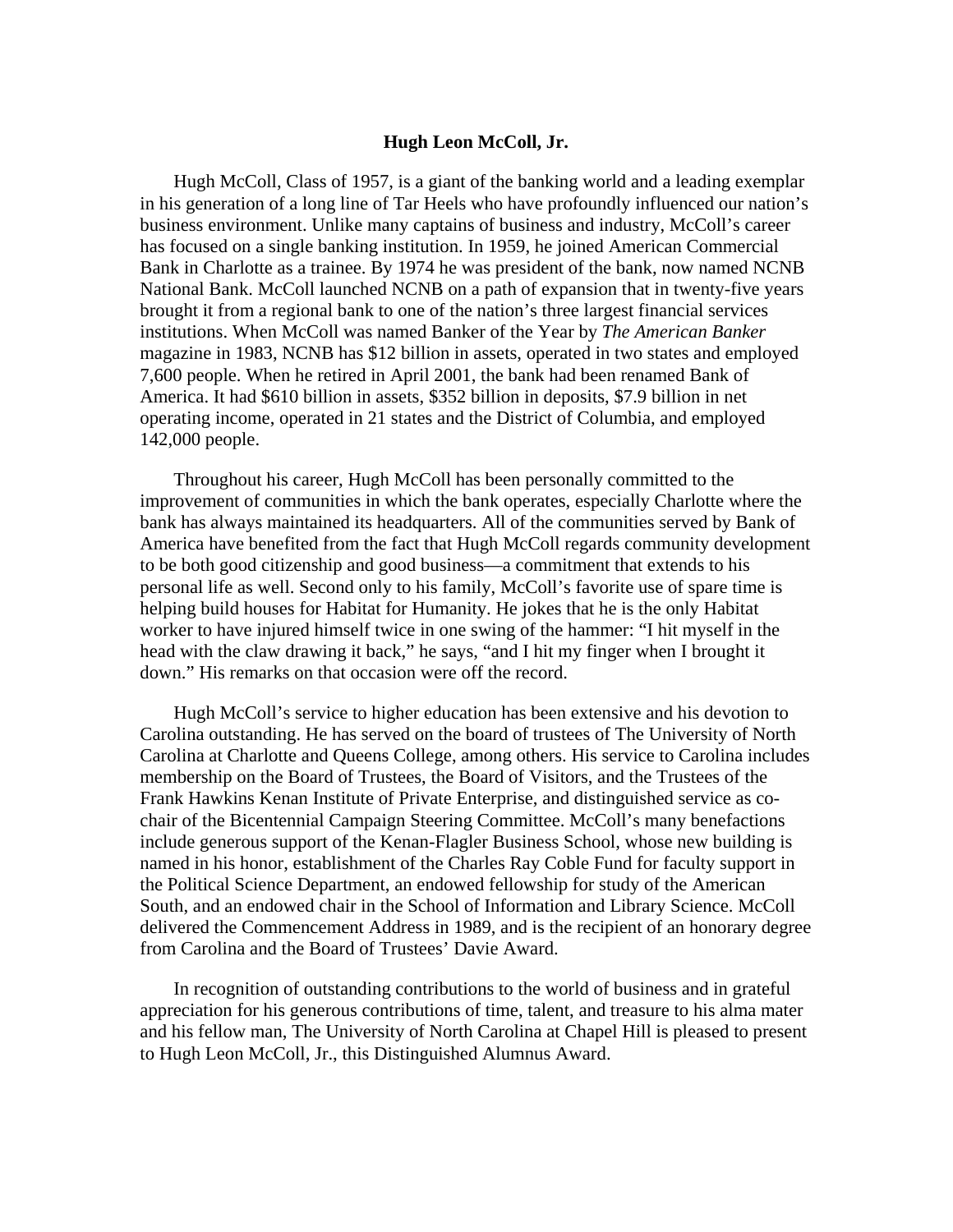## **Anthony Eden Rand**

Senator Tony Rand has long been a major player in the North Carolina General Assembly and a devoted supporter of Carolina. Rand received his undergraduate degree from Carolina in 1961 and was inducted into the Order of the Golden Fleece. He then entered our Law School and received his law degree in 1964. He joined a leading law firm in Fayetteville and rapidly rose to the top of his profession. In 1981 he was appointed to fill a vacancy in the North Carolina State Senate, a form of public service well suited to Rand's talents and interests. He has been re-elected to the Senate seven times and is currently Majority Leader and Chair of the Committee on Rules and Operations of the Senate.

In the course of his legal and political career, Rand evolved an interest in the development and dissemination of medical technologies. He gained a deep understanding of the impact of medical advances and their place in improving the health of the population. This working knowledge of medicine and technology has led him to become an ardent advocate for Carolina's School of Medicine, and especially for the Lineberger Comprehensive Cancer Center. His keen understanding of the scientific and economic impact of first class biomedical research has been a remarkably effective force in helping Carolina to retain and expand a bedrock of state support both for our health sciences schools in particular and for the University at large.

Tony Rand's record of service to Carolina is truly impressive. He is currently a member of the Board of Directors and Treasurer of the General Alumni Association, and a member of the Carolina First Campaign Committee. Past service includes a term as Chairman of the General Alumni Association, member of the Board of Directors of the Law Alumni Association, and member of the most recent Search Committee for Dean of the School of Law. His honors and awards include the General Alumni Association's Distinguished Service Medal (1998), the William R. Davie Award (1995), the 2000 Legislative Leadership Award presented by the North Carolina Council of Community Programs, and an honorary degree and the Chancellor's Medallion from Fayetteville State University. Among the more intriguing entries in his biography are membership on the Board of Trustees of All Kinds of Minds and the Wake County Chittlin Club.

For outstanding achievement in the field of public service, the University is pleased to confer on Anthony Eden Rand this Distinguished Alumnus Award.